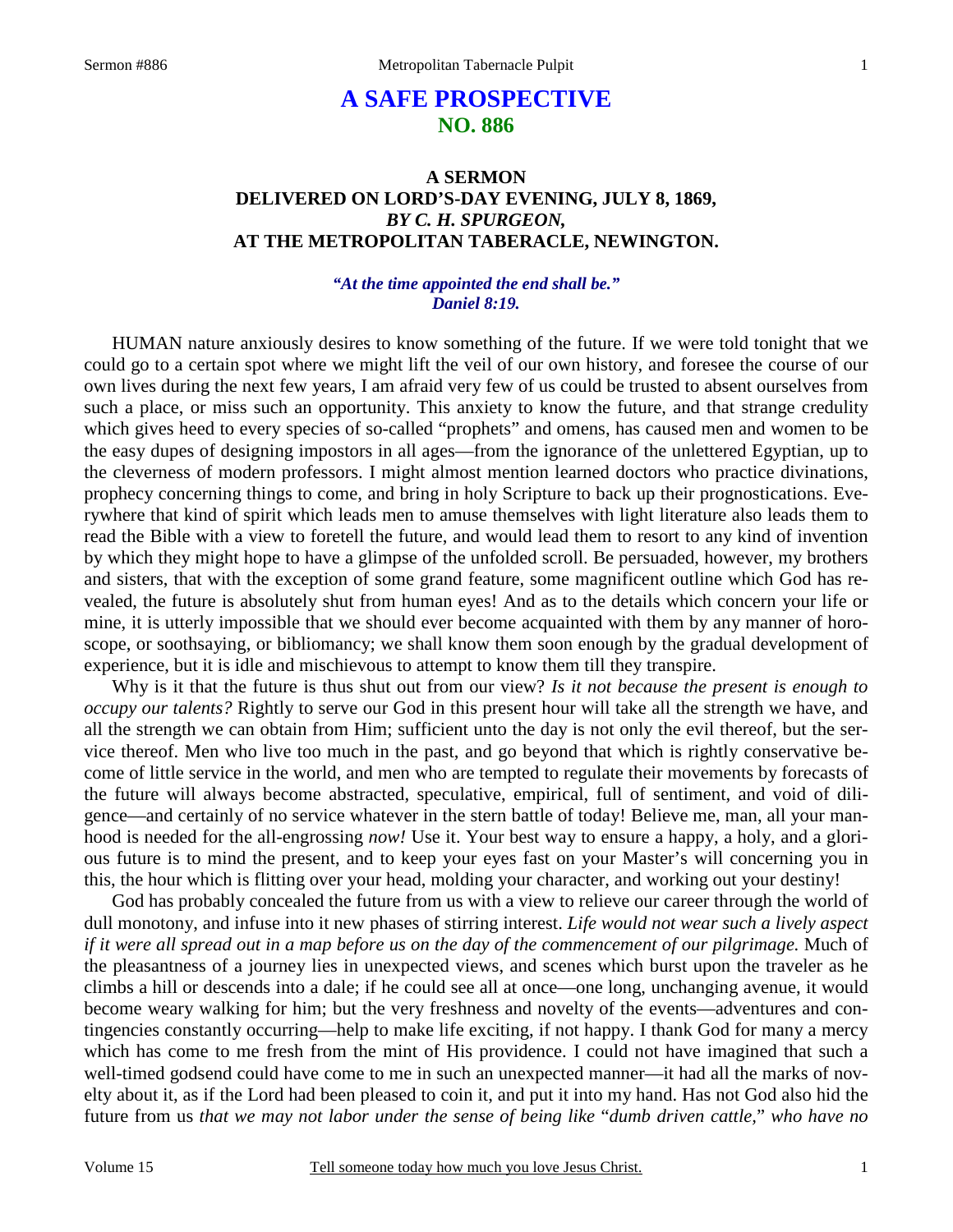will, and no freedom, but both do and suffer what they are compelled by an irresistible agency? Now, I believe in predestination, yes, even in its very jots and tittles; I believe that the path of a single grain of dust in the March wind is ordained and settled by a decree of God which cannot be violated; I believe that every word and thought of man, every flittering of a sparrow's wing, every flight of a fly, the crawling of a beetle, the gliding of a fish in the depth of the sea—that *everything*, in fact, is foreknown and foreordained! But I do *equally* believe in the free agency of man, that man acts as he wills, especially in moral operations, choosing the evil with a will that is unbiased by anything that comes from God biased only by his own depravity of heart, and the perverseness of his habits. I believe in man's free agency in choosing the right, too, with perfect freedom—though sacredly guided and led by the Holy Spirit, but in such a way that his disposition is trained to choose and prefer the right and the true, not violently driven in the teeth of his own reluctance. He is free in his agency, for the Son of God has made him free. I believe that man is as free as if everything were left to chance, and that he is as accountable as if there were no destiny whatever. Where the two truths of God meet, I do not know, nor do I *want* to know. They do not puzzle me, since I have given up my mind to believing them both. They are thought by some to be antagonistic, the one contrary to the other. I believe them to be two parallel lines; they run side by side, and perhaps even in eternity there is no point of contact between these two grand truths of God! But if the predestination were a revealed thing, and we could see it, it would then become utterly impossible for human nature to receive the idea of freedom, or to believe itself to be at all independent in its action. Man would, to repeat the line of Longfellow's, feel himself to be but one of a herd of "dumb, driven cattle," made to do, whether he willed or not, just what had been ordained.

 Moreover, brothers and sisters, is it not to be counted for a thousand mercies in one that all the future is concealed from us, *since that future is of a very checkered character,* casting, as one has said, beams of hope, and shadows of fear over the stage both of active and contemplative life? Some of it is bright with pleasure—much of it is dim with sorrow. What then, if we knew the pleasure would come, should we not begin to reckon upon it? Surely the current of time would flow on heavily until the pleasant day arrived! Perhaps we would be really drawing bills at a very heavy discount upon the future if we knew it sufficiently to forestall the season of prosperity—so that when it *did* come we should be already satiated with it by foretaste, and so fail to enjoy the good when *present* which we had gloated on in prospect. And as for the troubles, the perils and the afflictions that await us—if we knew of them beforehand, we should be pretty sure, with our natural tendency to graceless unbelief and morbid anxiety, to begin to carry the burden before the day came for us to carry it! We would be crossing all the bridges between here and heaven long before we came to them; we would be reefing all the sails before the storm came; we would be escaping indoors before the first drop of rain fell; we would be so constantly engaged in making anxious provision for the future, that the comforts of today would glide away, and the joys and opportunities of the present would be despised! We would foster the weakness we lament, and cherish the cowardice we disdain; our sinews would be slackened, our limbs disjointed, our hearts would be frightened with terror. No, my Lord, it would be a fatal gift if You would bestow upon any one of us the power to know his own future; it would be an unhappy thing for any one of us to be able to look beyond this present time. We need not distress ourselves, however, for we shall not receive such a gift of prophecy—we shall not be permitted to lift the veil that hides the morrow. We shall have to go on praying, "Give us *this day* our *daily* bread"; we shall have to continue living upon the manna that drops by the day, and upon the strength which shall be sufficient for the daily need. It is as we often sing—

> *"Day by day the manna fell; Oh, to learn this lesson well! Still by constant mercy fed, Give me, Lord, my daily bread. 'Day by day,' the promise reads— Daily strength for daily needs! Cast foreboding fears away— Take the manna of today."*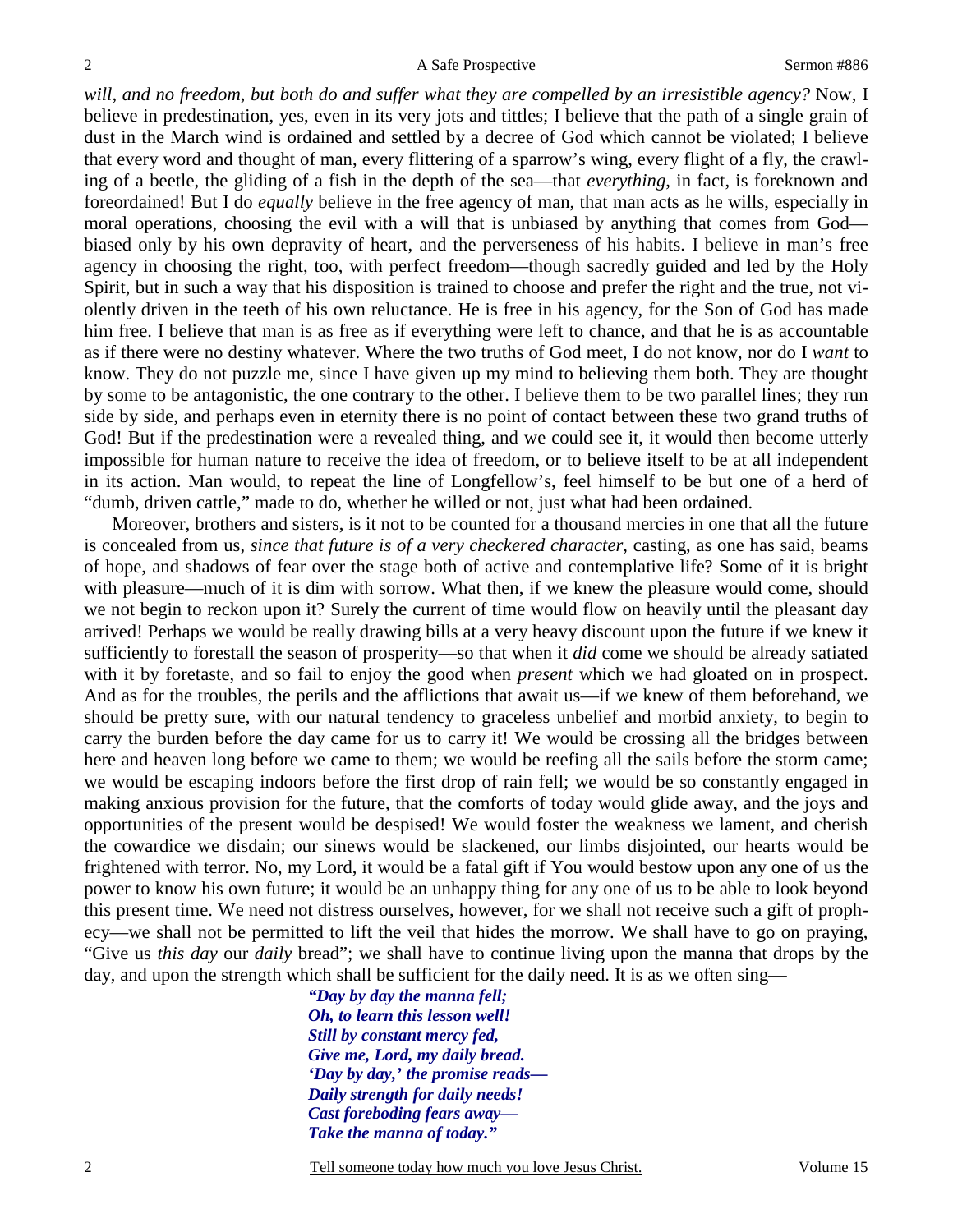#### Sermon #886 A Safe Prospective

 It is however, important for us to remember two or three things with regard to the future. First, *that all in the future is appointed;* that *especially those desirable ends we are looking for are the subjects of appointment;* and that *in connection with those ends, and those events, there are certain appointments of mercy which tonight should give us comfort.* 

**I.** First, then, dear friends, it is well for us to remember that EVERYTHING IN THE FUTURE IS APPOINTED.

 Nothing shall happen to us which God has not foreseen; no unexpected event shall destroy His plans; no emergency shall transpire for which He has not provided; no peril shall occur against which He has not guarded; there shall come no remarkable need which shall take Him by surprise; He sees the end from the beginning, and the things that are not as though they were. To God's eye there is no past and no future; He fills His own eternal NOW; He stands in a position from which He can look down upon the whole, and see the past, the present, and the future at a single glance! All, all, all of the future is foreseen by Him, and *fixed* by Him!

 We may derive no small comfort from this fact, for suppose one goes to sea under the most skillful captain—that captain cannot possibly know what may occur during the voyage, and with the greatest foresight he can never promise an absolutely safe passage; there may be dangers which he has never yet encountered—Atlantic waves, tornadoes, and hurricanes that may yet sweep the good ship away, and they who sailed out of port merrily, may never reach the haven. But when you come into the ship of Providence, He who is at the helm is the Master of every wind that shall blow, and of every wave that shall break its force upon that ship! And He foresees as well, the events that shall happen at the harbor for which we make, as those that happen at the port from which we start. He knows in His own soul every wave with its height, and breadth, and force. He knows each wind, though the winds seem to be left without control; He knows each wind in all its connections, and the speed at which each shall travel. How safe we are then, when embarked in the good Ship of Providence, with such a Captain who has forearranged, and foreordained all things from the beginning even unto the end! And furthermore, how much it becomes us to put implicit confidence in His guidance! Hold your peace, man, even from counsel—for your thoughts are vain where your understanding is baffled—

> *"When my dim reason would demand Why this or that You do ordain, By some vast deep I seem to stand, Whose secrets I must ask in vain! Be this my joy, that evermore You rule all things at Your will; Your sovereign wisdom I adore, And calmly, sweetly, trust You still."*

 It should always be remembered in connection with this subject, that *we are no believers in fate seeing that fate is a different teaching altogether from predestination.* Fate says the thing is and must be—so it is decreed. But the true doctrine is God has appointed this and that, not because it *must* be, but because it is *best* that it should be! Fate is blind, but the destiny of Scripture is full of eyes. Fate is stern, and adamantine, and has no tears for human sorrow, but the arrangements of providence are kind and good. The greatest good for the greatest number and the glory of God above all, are the ends that are in it subserved. Do not imagine that God has simply out of His own arbitrary will determined this and that; He does as He wills, but He always wills to do that which is in conformity with His high and glorious nature. He never wills an unjust thing; He never wills a really unkind thing; all the appointments of His providence, especially towards His people, are ruled in mercy, in tenderness, in love and in wisdom, and all are conducive to their highest interest, and their greatest happiness.

 Oh, but this is a blessed truth of God! And oh, it is sweet to be able to say, "From this day forth, whatever happens to me, be it little or be it great, I am content; though I am altogether unaware what it shall be, I am not sorry that I am unaware of it—for this one thing I know, there shall happen nothing but what God permits. I shall be left to no demon's power; I shall not be cast away like an orphan; I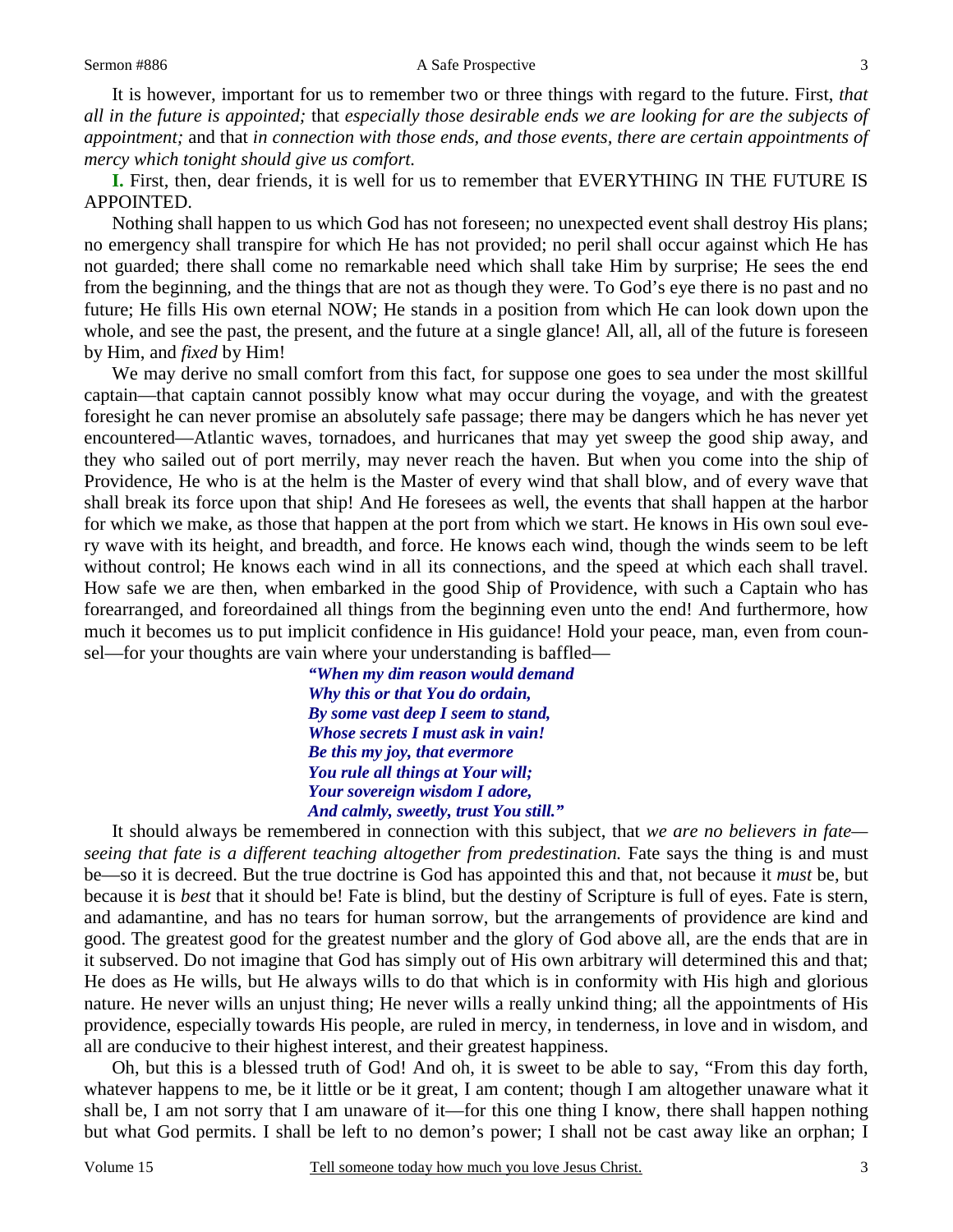shall not be beyond my Father's eyes, and my Father's hands—all shall come, and last, and end, as shall please Him, and it shall always please Him that everything that comes shall work for my good if I am one of His people! I may not see it at the time, but it will be so whether I see it or not! All shall happen, every event, in its proper place, every pain according to its proper measure; everything that makes me sing, and cry, and groan; every loss, and every cross; every slander; everything that seems to hinder me, or to thwart my wishes—all shall come and be ruled, and managed to make the end which God has promised to bring salvation to my soul, and glory to Himself." O beloved, I do not know where those go for comfort who have not accepted this truth, but I do know that after you have done all you can in toiling for your daily bread, or as in my case, you have done all you can in the discharge of Christian service, it is a blessed thing in times of serious difficulty and perplexing dilemma, to fall right back into the arms of the ever-ruling God, and say, "You do all things well. Though things go ill according to my judgment, yet Your judgment is better than mine, and You do all things right, and let Your name be glorified." If one could think that there was somewhere one grain of dust floating in the atmosphere that was not under divine superintendence, one might wish to escape from it as from a plague! If one could believe that there was an hour of the night, or say a single second throughout the *year* in which the hand of God was withdrawn from nature, or a single event in which God was not concerned, and His will was not consulted, one might tremble till that black storm had passed, or till that dread event like a vial full of evil, had been effectually poured out, and put away! But now each hour is safe, for God has made it so! Each place of difficulty and of danger shall still be secure to the faithful servants of the Lord! Each time of peril shall still be a time of blessed safety to the man who rests beneath the wings of the eternal God. He who learns to see God in calm, and in storm, in either and both, cares not much which it is, but leaves it to his God to choose! He who sees the *giving* hand of God as well as the *taking* hand, will not repine at either, but will say, "The Lord gave, and the Lord has taken away, and blessed be the name of the Lord."

 I would with special earnestness, beg you to believe *that God is in little things.* It is the *little* troubles of life which annoy us the most. A man can sometimes put up with the loss of a dear friend better than he can with the burning of his fingers with a coal, or some little accident that may occur to him. The little stones in the sandal make the traveler limp, while great stones do him little hurt, for he soon leaps over them. Believe that God arranges the *littles!* Take the little troubles as they come—remember them to your God because they come from Him! Believe that nothing is little to God which concerns His people. To Him indeed, your greatest concerns may be said to be little, and your little anxieties are not too mean for His notice. The very hairs of your head are all numbered! You *may,* therefore, pray to Him about your smallest griefs. If not a sparrow lights upon the ground without your Father, you have reason to see that the smallest events in your career are arranged by Him, and it should be your joy to accept them as they come, and not make them causes of offense either to others or to yourselves. This is a truth of God on which you may rely implicitly, and exercise yourselves continually until you lull the sharpest pains, calm the most feverish excitements, and obtain the sweetest repose that a spirit weary, but restless, can indulge in! It is the antidote of fear. I commend this positive certainty to you with the utmost confidence. *Everything in the future is appointed by God.* As men you will account it reasonable; as disciples you will believe it, for it is plainly revealed, and as Christians I trust you may rejoice in it heartily, for it must be a theme of rejoicing that all is in the hands of the great King. The Lord is King! Let His people rejoice!—

> *"The Lord is King; who then shall dare Resist His will, distrust His care, Or murmur at His wise decrees, Or doubt His royal promises? Oh, when His wisdom can mistake, His might decay, His love forsake, Then may His children cease to sing, The Lord Omnipotent is King."*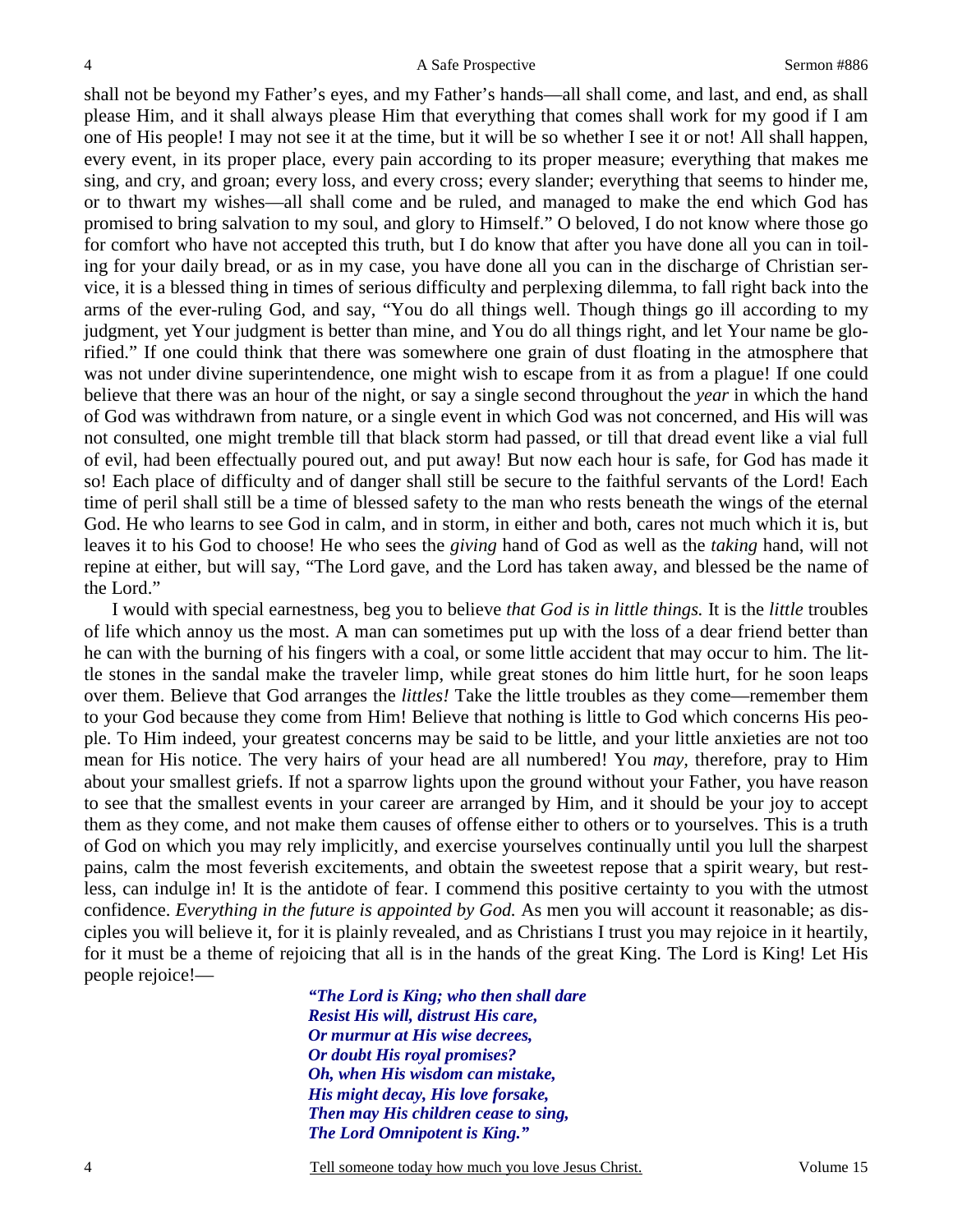I am not going to pursue the connection, but the text itself will suffice me, for it says, "At the time appointed the end shall be." Now, there are certain "ends" to which you and I are looking forward to with great expectancy. There is *the end of the present trouble—*let us think of that. I do not know what your particular trouble may be, but this I know, as surely as you are in the furnace, you will be anxious to be delivered out of it. Whatever submission we may have to the divine will, it is not natural for us to love affliction—we desire to reach the end, and come forth from the trial. "At the time appointed the end shall be." *You have been slandered in your character—*a very frequent trial to God's servants, and you are irritated and vexed, and in a great haste to answer it—to rebut the calumny, and to vindicate your reputation. Be still! Be very quiet and patient! Bear it all! Stand still and see the salvation of God, for His light is sown for the righteous, and He will bring forth your righteousness like the light, and your judgment as the noonday. "At the time appointed the end shall be." When the dogs are tired, they will leave off barking, and when the Lord bids them be still, they shall not dare to move a tongue against you. "At the time appointed the end shall be." *You are in poverty.* It is some time since you had a job in which you could earn your daily bread. You have been walking wearily up and down those hard London streets; you have been searching the advertisement sheets; you have looked everywhere for something to do. You gaze upon the dear wife and pitiful children with ever-increasing anxiety. Are you a child of God? Have you learned to cast your burden upon the Lord? Then, "At the time appointed the end shall be." There shall yet be deliverance for you. "Trust in the Lord, and do good, and so shall you dwell in the land and verily you shall be fed." The ravens are fed at this day, as they were in David's day—and He who feeds the ravens will not let His children starve! Patiently wait the appointed time; industriously seek to find it, but still with patience submit to the divine will. It may be dear friend that you are passing out of another trial which it shall not be possible for me to describe. Indeed, it is one which you cover up and keep to yourself! And of all sorrows, those are among the most severe when the heart knows its own bitterness, and a stranger intermeddles not with it. You have been seeking in prayer for help out of this trial, and you have believed that the help would come, but it has been long delayed. It is now month after month that you have put up storm signals, and yet the blessed lifeboat of your heavenly Father's mercy has not come out to your almost wrecked vessel. Be still and know the salvation of God! "At the time appointed the end shall be." The time is not for *you* to appoint; to set times for God to answer prayer is always wrong; He who gives has the right to choose the time of the gift; beggars must not be choosers. God has appointed the time of your visitation, and at the time appointed let hell and earth do what they may, it shall surely come! Only be steadfast, immovable, always abounding in the work of the Lord, and in the quiet confidence of faith possess your soul—for the end of your trial and trouble shall surely come at the time appointed.

 It may be, brothers and sisters that the end you desire is *greater usefulness,* and you have been panting after this for years. In that class, or in that village chapel, or whatever other form of labor it is that you have undertaken, you have been groaning out your very soul, asking the Lord that He would give you the Holy Spirit more plenteously. You have tried to get rid of everything that might hamper you in your work, or that would prevent the Lord's using you; you have pleaded to be delivered from all wrong motives, and all gross and carnal desires, and yet for all that, the blessing tarries. Do not give up the work! Do not play the Jonah! There have been many who have done it who have found no whale to swallow them, or if the whale swallowed them, that has been an end of them. You keep to your work, for "at the time appointed the end shall be." God will not allow the faithful worker to work in vain; your labor of love shall not be in vain in the Lord. You know not when the prosperity is to come; some do not live to see their own work. If so they may take up the language of Moses, and say, "Let Your work appear unto Your servants"—let us do the work—"and Your glory unto their children." Let our children live to see the result of our work, and the glory of God through it, and we shall be well content. "At the time appointed" to every honest and earnest servant of Christ—"the end shall be."

5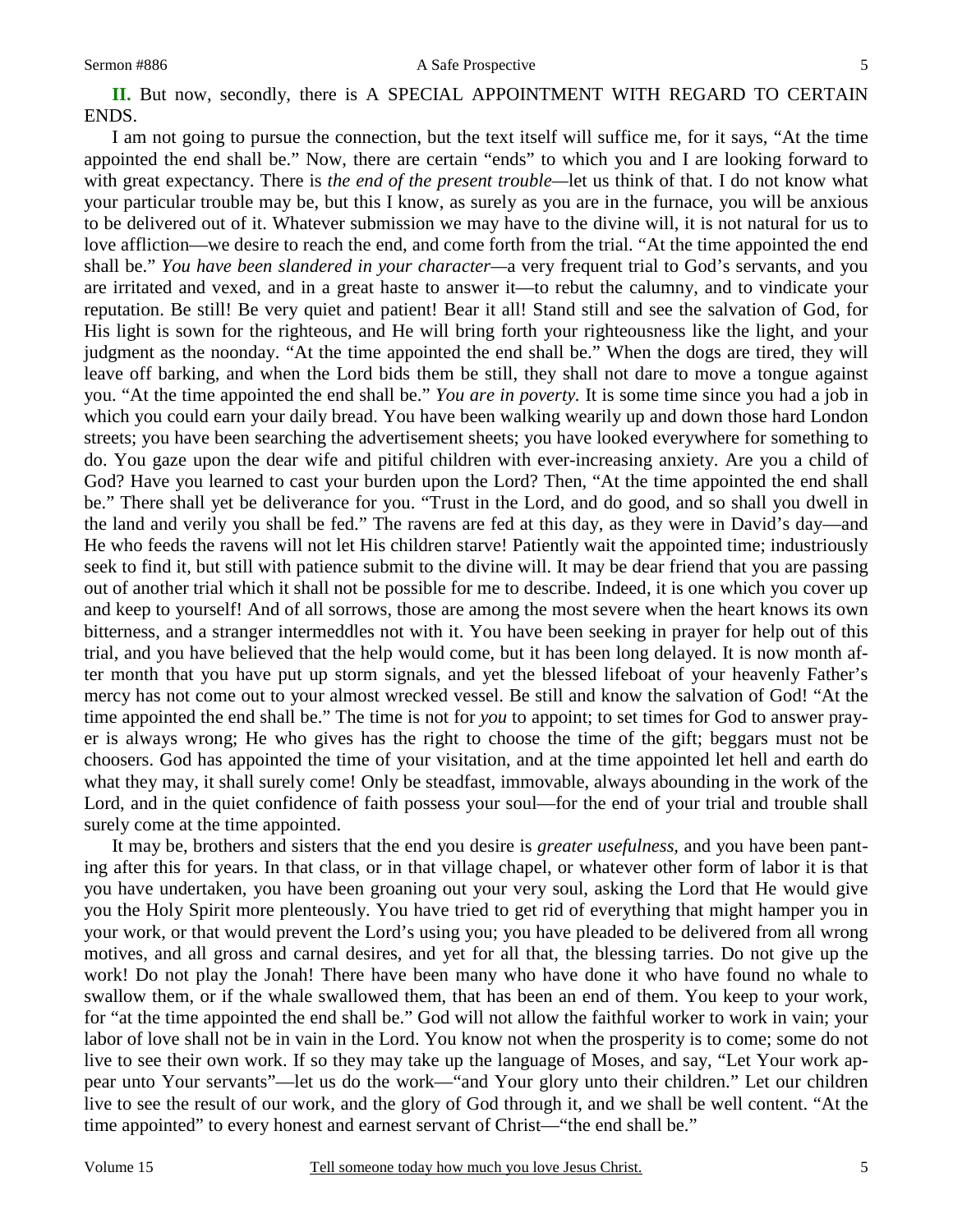Beloved friends, some of you are looking forward *to the end of your life's battle.* Life is to the genuine Christian an incessant fight. The moment we are converted, the battle begins, but we sometimes think that corruption will be destroyed, and that we shall find no indwelling sin to beset us. I have heard some of God's servants talk about indwelling sin being destroyed in them; I only wish I could have any hope that it would be so in *me,* for instead of this I find that to will is present with me, but how to perform that which I would, I find not. When I would serve God, still there is an evil heart of unbelief that checks me in it all, and I believe that if men could see their own hearts right, that is about the experience of *every* child of God. It is warfare from the first to the last, and until we get to heaven we may never talk about putting up our sword into its scabbard, and taking our rest. But, glory be to God, "In the time appointed the end of this warfare shall be." It is war with Amalek in perpetuity, according to the oath of God, "Because the Lord has sworn that the Lord will have war with Amalek from generation to generation." But once let us enter into the true Canaan, and it shall be war with Amalek no more, for the Lord shall tread Satan himself under our feet, while inbred sin shall be cast far away, and we shall be without fault before the throne of God! No temptation arising from the world shall reach us; no suggestion from hell shall grieve us; no angry temper shall disturb us; no thought of pride; no suggestion of the flesh shall come in to mar our matchless purity, but we shall serve God day and night in His temple! The beauty of holiness shall be upon us, and in the time appointed the blessed end shall be.

 So, too, with *the service of our lives.* I think no servant of God is tired of serving his Master. We may be tired *in* the service, though not tired *of* it. I have heard a story of the celebrated Mr. William Dawson who used to call himself "Billy" Dawson, much to the point. On one occasion, when he and some other Methodist friends were spending the evening together, a dear friend of mine happened to be present, and heard what passed. They were praying that Mr. Dawson's life might be spared for many years to come, that such an earnest man might be kept in the church for the next 20 or 30 years. At last, as they were just in the middle of prayer, William Dawson said, "Lord, don't hear 'em! I want to get my work done and go home! I don't want to be here any longer than there is need to be!" And the brethren stopped their prayers—thunderstruck as they witnessed his emotion! I believe that feeling will often pass over the earnest working Christian. "Oh," he says, "I am not lazy; I am not idle, but still I would like to get my work done." 'Tis your lazy workmen who are all the day long getting through their job, but the industrious man would just as soon make a good day of it, and get a great deal done in a short time. Well, lest that feeling should ever grow into impatience, the text whispers into our ears, "At the time appointed the end shall be." You shall go out to reap for the last time; there shall be a last sermon, and a last prayer, and there shall be a last look of anxiety over backsliders; there shall be a last tear of sorrow over the impenitent; there shall be a last motion of the soul over those who have deceived you, and disappointed your hopes. It shall be all finished; the top stone of your life-work shall be brought out with shouting of "grace, grace," unto it! You shall lay your crown at His feet from whom you received it, and you shall hear Him say, "Well done, good and faithful servant, enter into the joy of your Lord." "In the time appointed the end shall be."

 With many a child of God life is not merely a warfare spiritually, and a work for God outwardly, but *it is attended with much suffering.* I speak not now of martyrs, men so little esteemed in their own age that they fell by the hand of the public executioner, yet so honored by posterity that a bright halo encircles their memory. I rather refer to those whose heroic faith has endured an agony of physical suffering with a sacred composure of mind. Have you ever heard of the infirmities under which Richard Baxter labored? He was a man whose vigorous sermons were supplemented by such voluminous writings that his works are a prodigy of toil! Or need I remind you of Robert Hall? He, almost within our own memory, was accounted the prince of modern preachers for his eloquence. Why, it has been said that he would be no mean proficient in medical pathology who could describe the complicated diseases of either of these men, yet they ceased not to toil! Pain was to their idea, no excuse from service; they found relief from their own groans in warning sinners of the more dreadful groans of lost souls! But my heart's pity is towards full many a dear saint for whose complaint there is no remedy but patience. Ah, I know many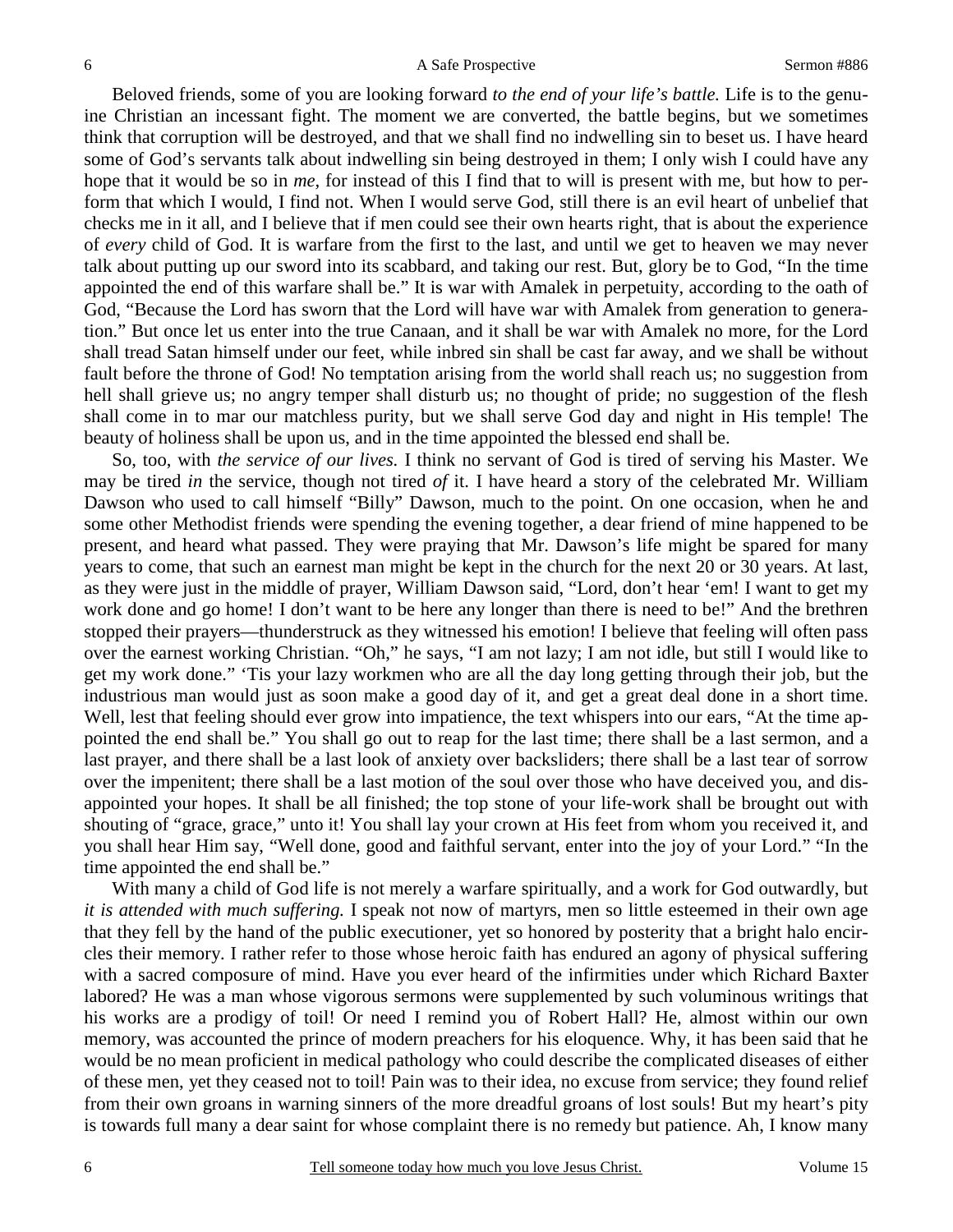#### Sermon #886 A Safe Prospective

7

servants of God whose every breath seems to be a pang—their poor bodies are in such a condition, that life is like protracted death! Sometimes in the long and weary night, especially when poverty is associated with sickness, and friends become fewer and fewer every year, it is no wonder that the sufferer cries, "Why is His chariot so long in coming? Where is my Beloved gone? Why does He not admit me into the pastures of rest?" Well, weary sufferer, "In the time appointed the end shall be."

 I think we may put all together, and say that we would not wish to postpone that day. What folly to wish to be longer out of heaven than we must! But we would not wish to antedate that period, for the Master must know best, and for us to be there an hour before His time—if such a thing were possible would not be to be in heaven at all, for to be in heaven is to be in perfect conformity with the divine will. A good soul who was asked whether she would live or die, said she would rather leave it with God. "But," they said, "if the Lord permitted you to choose, what would you do?" "Why," she said, "I think I would not choose, but I would ask God to be good enough to choose for me, and then I would choose what *He* chose for me." And that is the best state of heart to be in! The end is appointed! The very day and hour of death are settled! And the means by which we shall receive the death-shock—whether we shall drop dead in the street, or whether we shall die in the pew—such a thing has happened in this Tabernacle—or whether we shall lie in protracted weakness, the tenement being gradually taken down, and the soul gazing steadfastly into the excellent glory by the month together before she takes her flight; whichever it is to be, God has settled it all, and He has settled it all for the best. Sometimes in thinking of it, if one might make the choice, it seems that it must be delightful to have a sudden death—to shut one's eyes on earth, and open them in heaven. I could never understand that prayer in the Litany which many people think very excellent—it may be so, and it may be that my idea of it is wrong in which they pray to be delivered from sudden death. I would never think of praying such a prayer, and never shall! I do not know of any privilege that seems to be greater than that of sudden death. One gentle sigh, and away you are gone! Like a dear servant of God, Mr. Watts Wilkinson, who prayed that he might never know death, and he died in his sleep; his prayer was heard, and he was taken home in the midst of slumbers soft and sweet! How blessed, like Isaac Sanders, of St. Ann's, Blackfriars, and Dr. Beaumont, the Wesleyan minister, to expire in the pulpit, to be in your Master's service, and called away! Well, you have not got your choice, so that whichever form you might most dread, you need not encourage any timid apprehensions, for you shall not have the disposal of the matter! The Lord will be careful to take you home in a heavenly way, for He will send such a chariot for His servants as shall be most suitable to them. I do not think they go to heaven in a beggarly procession, but that God fetches the guests who are to dwell with Him forever, each one of them in a suitable manner, and so shall you be taken up to dwell with God in the way which your own heart would choose if infinite wisdom were to counsel you.

**III.** One more thought before we close. All things are appointed, and especially those sacred and blessed ends; but remember that besides the ends, ALL THE MEANS TO THE ENDS are also appointed—and all that intervenes is appointed too.

 Balance this thought with the other. My trouble appointed! Yes, but there is an appointed portion of divine grace that shall sustain me under it—grace exactly according to the measure of my necessity while under the tribulation. Temptation appointed! Yes, but there is appointed extraordinary help to deliver the soul from going down into the pit, and to pluck the foot out of the net, lest by any means one sheep of Christ should be devoured by the lion of hell. You fear sickness, because that may be appointed—but it is also appointed, "I will make all his bed in his sickness," and that appointment carries you over the other. It is appointed, perhaps, that you should be in need—but then it is appointed that better should be your dinner of herbs, than the stalled ox of the wicked. You know it is appointed unto you to die, at least unless the Lord should suddenly come in His glory—but then it is appointed unto you to rise again, and the death appointed is not the death of common men! It is when sleeping in Jesus the trumpet of the archangel shall awaken you! And what of the divine grace appointed? Is it not appointed that up from the grave you should rise in a nobler image than that which you now wear, even in the image of your Lord and covenant Head? What if it is appointed that the body should lie among the clods of the